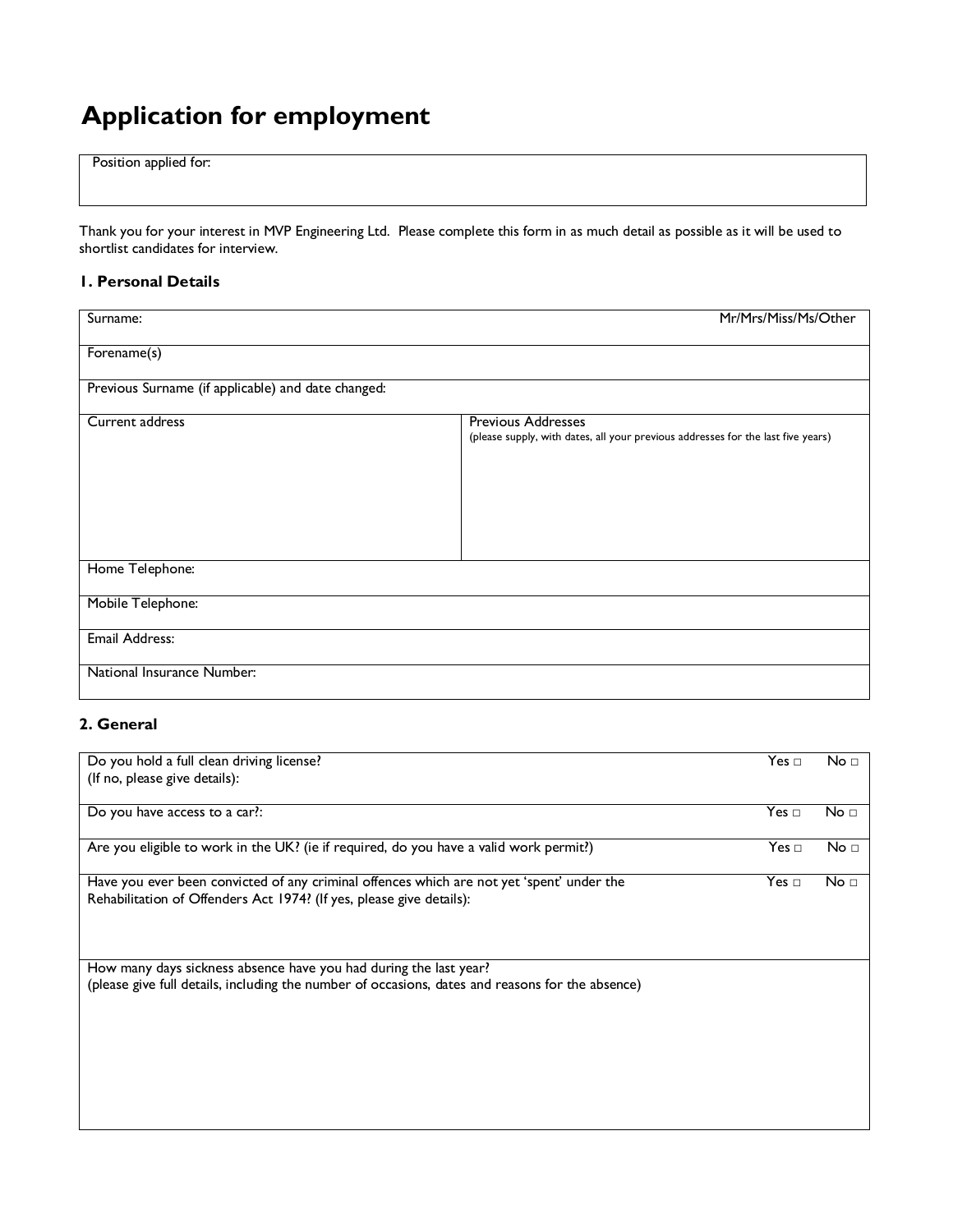## 3. Education and Training

| Dates            |                |                           |                  |       |                 |
|------------------|----------------|---------------------------|------------------|-------|-----------------|
| From<br>dd/mm/yy | To<br>dd/mm/yy | School/College/University | Subjects studied | Level | Grades achieved |
|                  |                |                           |                  |       |                 |
|                  |                |                           |                  |       |                 |
|                  |                |                           |                  |       |                 |
|                  |                |                           |                  |       |                 |
|                  |                |                           |                  |       |                 |
|                  |                |                           |                  |       |                 |
|                  |                |                           |                  |       |                 |
|                  |                |                           |                  |       |                 |
|                  |                |                           |                  |       |                 |

Please state, with dates, any additional training courses attended (during employment) relevant to the position for which you are applying:

Are you currently studying for, or do you hold a certificate of membership for a recognised professional body? Yes □ No □ If yes, please give details:

## 4. Employment History

#### Current or most recent employer

| Employer:                                                     | Job Title:                              |
|---------------------------------------------------------------|-----------------------------------------|
| Address:                                                      | Salary and Benefits:                    |
|                                                               | Start date:                             |
|                                                               | Notice required/date employment ceased: |
| Please give details of your main duties and responsibilities: |                                         |
|                                                               |                                         |
|                                                               |                                         |
| Reason for leaving:                                           |                                         |
|                                                               |                                         |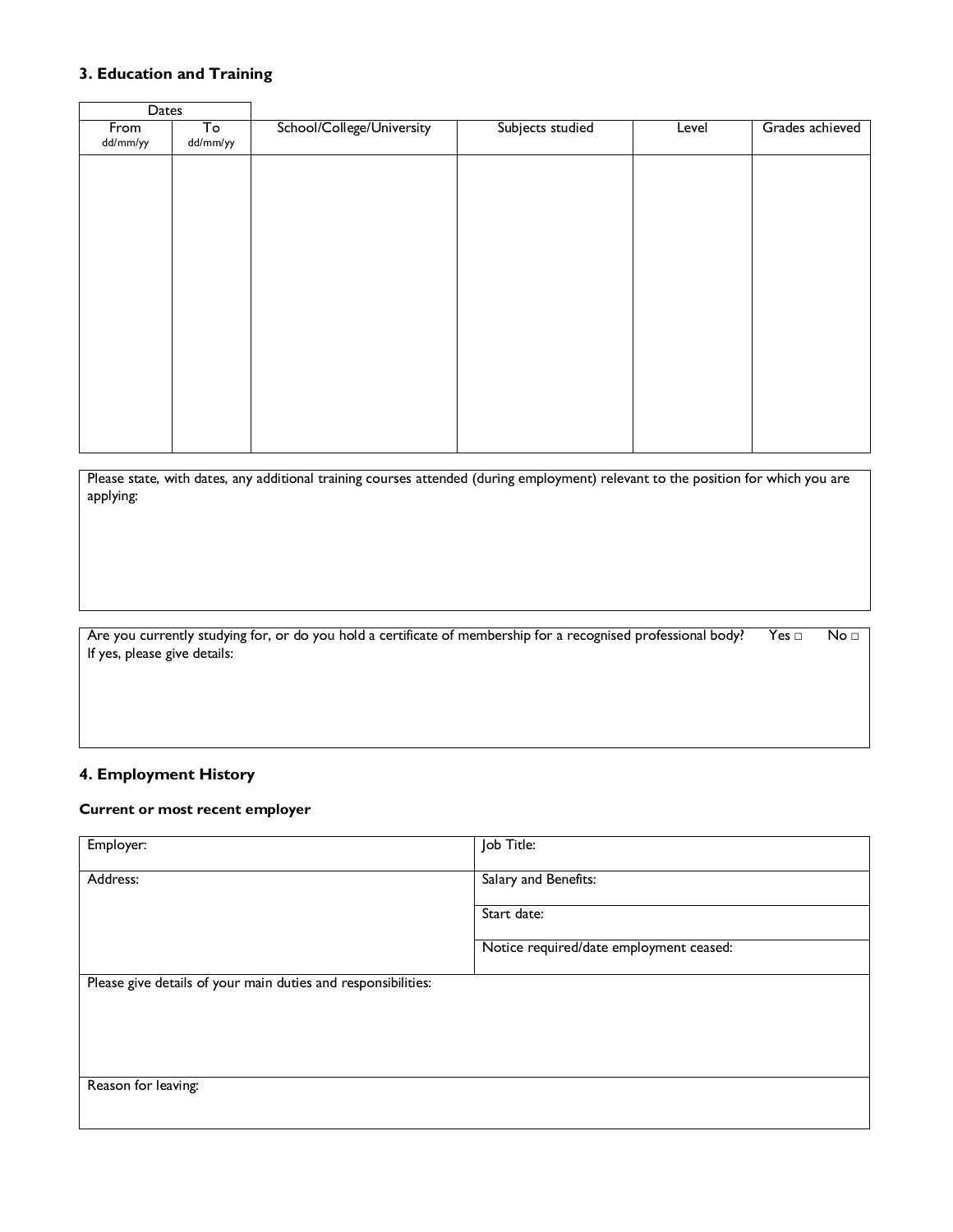#### Previous employment record

- Please set out your previous employment history for the past 10 years, starting with the most recent employer.
- Please account for any gaps during this period.

| To<br>From<br>Employers name and address<br>Job title and main duties<br>Final salary<br>dd/mm/yy<br>dd/mm/yy | Dates |  |  |  |  |                    |
|---------------------------------------------------------------------------------------------------------------|-------|--|--|--|--|--------------------|
|                                                                                                               |       |  |  |  |  | Reason for leaving |
|                                                                                                               |       |  |  |  |  |                    |
|                                                                                                               |       |  |  |  |  |                    |
|                                                                                                               |       |  |  |  |  |                    |
|                                                                                                               |       |  |  |  |  |                    |
|                                                                                                               |       |  |  |  |  |                    |
|                                                                                                               |       |  |  |  |  |                    |
|                                                                                                               |       |  |  |  |  |                    |
|                                                                                                               |       |  |  |  |  |                    |
|                                                                                                               |       |  |  |  |  |                    |
|                                                                                                               |       |  |  |  |  |                    |
|                                                                                                               |       |  |  |  |  |                    |
|                                                                                                               |       |  |  |  |  |                    |
|                                                                                                               |       |  |  |  |  |                    |

## 5. Additional information to support your application

The job profile and person specification provided with this form identifies the experience and skills that form the selection criteria for this post. Please use the space provided to say how you meet the selection criteria. Continuation sheet(s) may be attached.

## 6. Leisure Interests